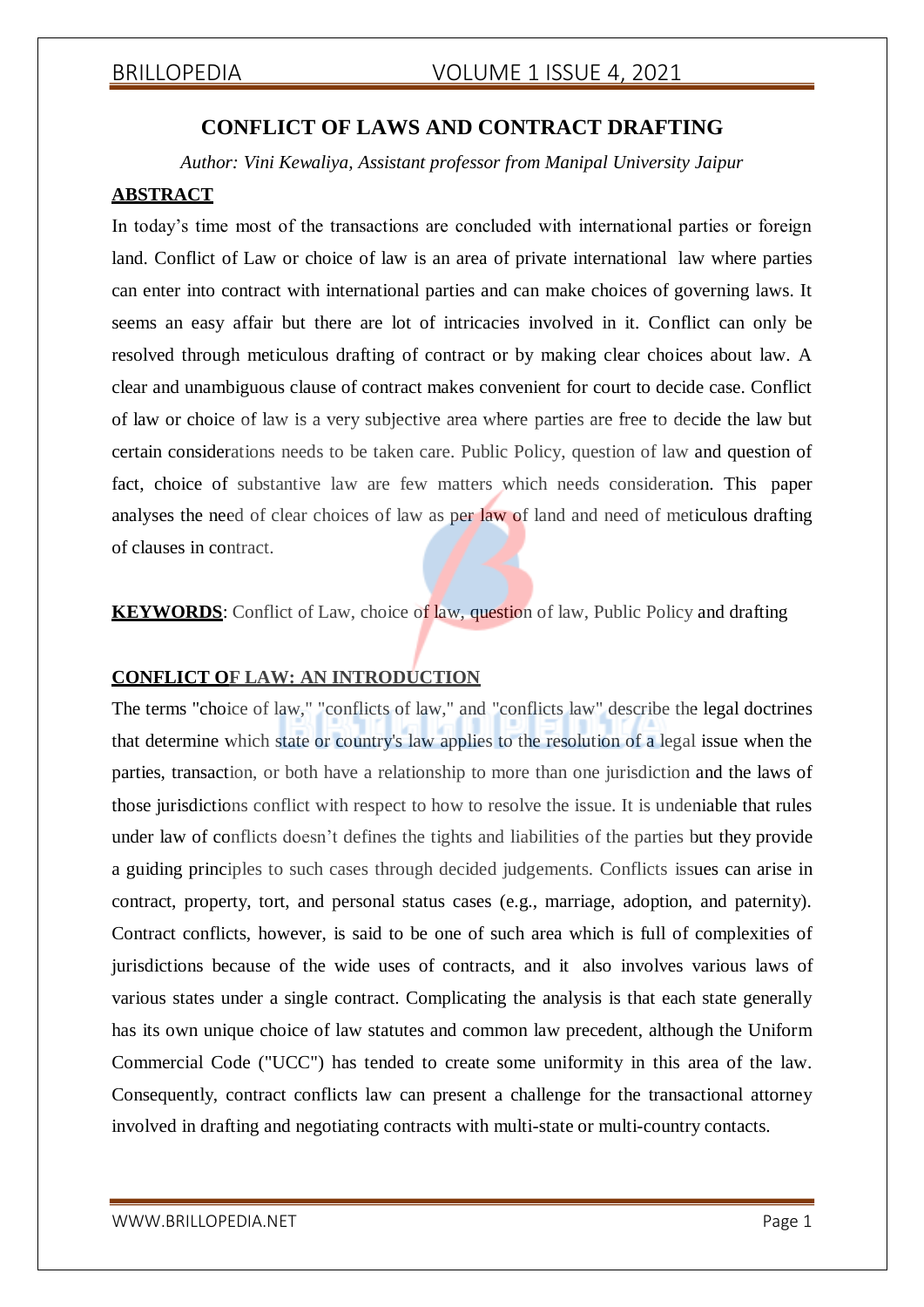The scope of conflicts law includes not only the choice of applicable law in a given case, but also issues pertaining to judicial jurisdiction, federal-state law conflicts, and enforcement of foreign judgments.

#### **MAIN CONCERNS IN AN INTERNATIONAL CONTRACT**

Drafting the governing law clause

Two fundamental legal issues affecting every contract are:

- (1) Whether a valid contract will be properly formed when the parties agree to the contract and
- (2) Whether a remedy will be available and enforceable in the event the counterparty breaches the contract.

Both of these issues are dependent upon the varied laws applicable and they may also vary from jurisdiction to jurisdiction. As a result, when the parties, the transaction, or both have a relationship to two or more jurisdictions--and it is plausible that the law of any of the related jurisdictions could apply to determine the validity or enforcement of the contract, or to resolve a contract issue or provide a remedy for breach--it is customary and advisable for the parties to agree in advance on the laws likely to be applicable as part of the agreement itself<sup>1</sup>. Although the agreement on options of law available is not always perfect, i.e. not always enforceable, the parties risk having a court make the decision for them if they neglect to make an attempt at selecting the governing law as part of the contract. Thus, choice of law clauses are common and often treated as a matter of routine, even in contracts that do not relate to more than one jurisdiction.

The drafting of a choice of law clause entails two concerns. First, what law should be selected? Second, how should the clause be drafted? In selecting the governing law, the primary concerns are the party's familiarity with the law and ensuring that there is a reasonable chance that the choice will be upheld in any jurisdiction where a suit may be filed. Other considerations may include the convenience of the parties, substantive law advantages, and even the sophistication of the courts in a particular jurisdiction. If the parties agree to select a governing law other than Indian law, Indian counsel may need to retain local counsel in the selected jurisdiction or obtain an opinion on enforceability from opposing counsel to

<sup>1</sup> Party Autonomy (Art. 3,4) Rome I Regulation, 2009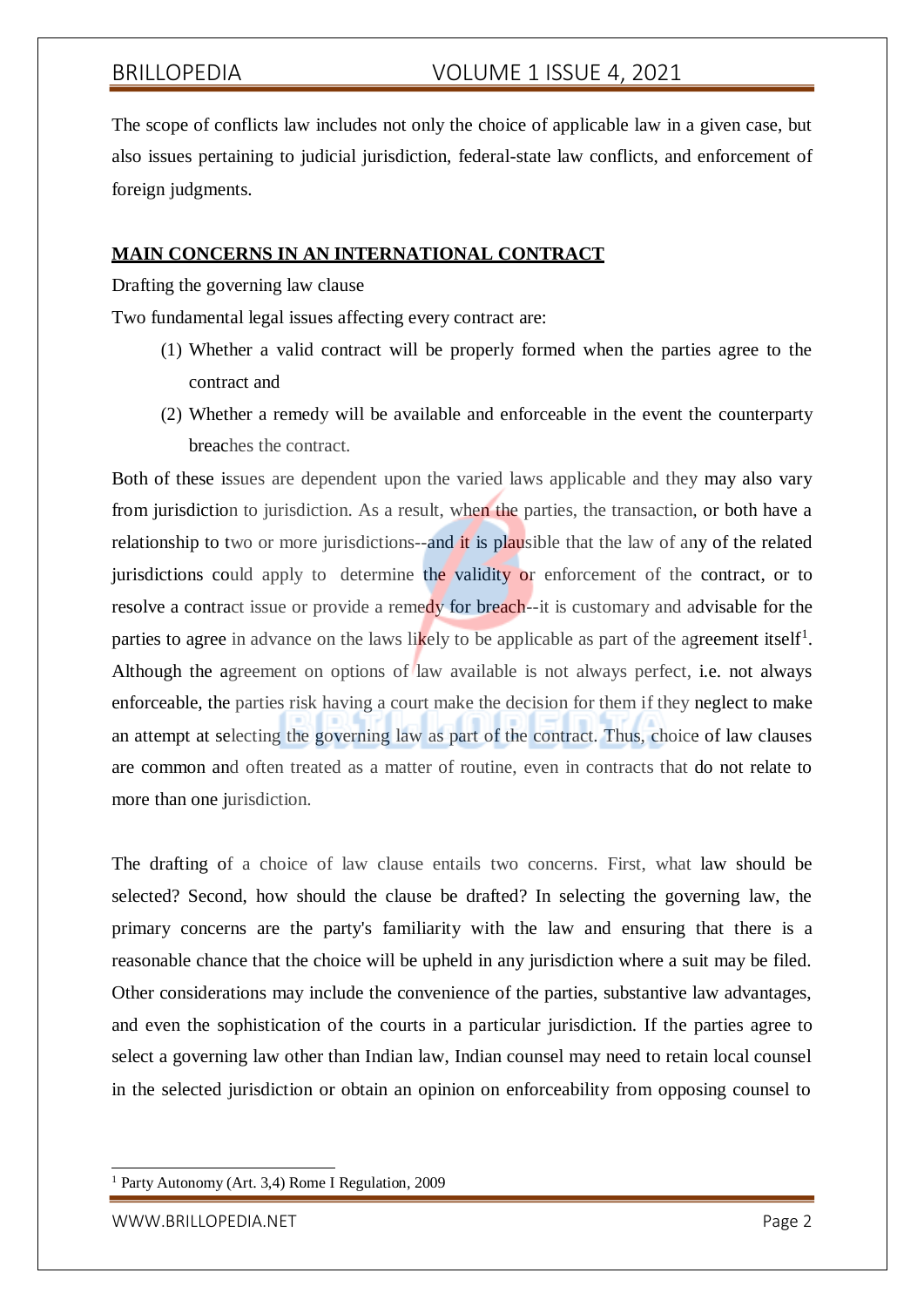provide comfort that the client has enforceable remedies under the selected law. A secondary, but sometimes critical, concern often taken for granted is how the clause should be drafted.

### **A.The Form of the Governing Law Clause**

The governing law clause in a contract is usually found toward the end of the contract as a miscellaneous provision. This clause contains the following, or similar, language in its simplest form:

This Agreement shall be interpreted, construed, and governed under the laws of the State of [insert state].

The selection of a laws applicable in contract reflects the party's choice. Although it is preferable to be explicit, situations have arisen where a court will conclude that the parties have selected a choice of law even though the choice is not explicit in the agreement or the agreement has expired by its terms.

In Salazar v. Coastal Corp<sup>2</sup>., an agreement selecting Texas as the choice of law expired by its terms, and no written renewal was executed. The appellate court held, nonetheless, that the parties intended to apply Texas law because they continued to act as if the agreement were in place. In **Adobe Resources Corp. v. Newmont Oil Co.<sup>3</sup> ,** an issue arose as to what law applied to a letter agreement that was silent on laws applicable. The court observed that in case parties to contract intended for Louisiana law to apply because an operating agreement entered into by the parties adopted Louisiana law, and the letter agreement incorporated the operating agreement by reference.

## **B. Distinction between Interpretation, Construction, and Enforcement of a Contract**

The law that is applicable on the contract is concerned with the issues pertaining to validity of contract or with enforceability of the same or a particular issue arising from the contract. The parties may contractually agree about which law should govern the dispute, but only the forum court can make the legal decision of whether that contractual selection is enforceable. When a contract is construed, the forum court is called upon to supply "gap fillers" for terms that the parties might have agreed in initiation, but failed to include in it. A conflicts law

<sup>2</sup>*Salazar v. Coastal Corp*., 928 S.W.2d 162, 166 (Tex. App.--Houston [14th Dist.] 1996, no writ).

<sup>3</sup>*Adobe Res. Corp. v. Newmont Oil Co.,* 838 S.W.2d 831, 836 (Tex. App.--Houston [14th Dist.] 1992, writ denied).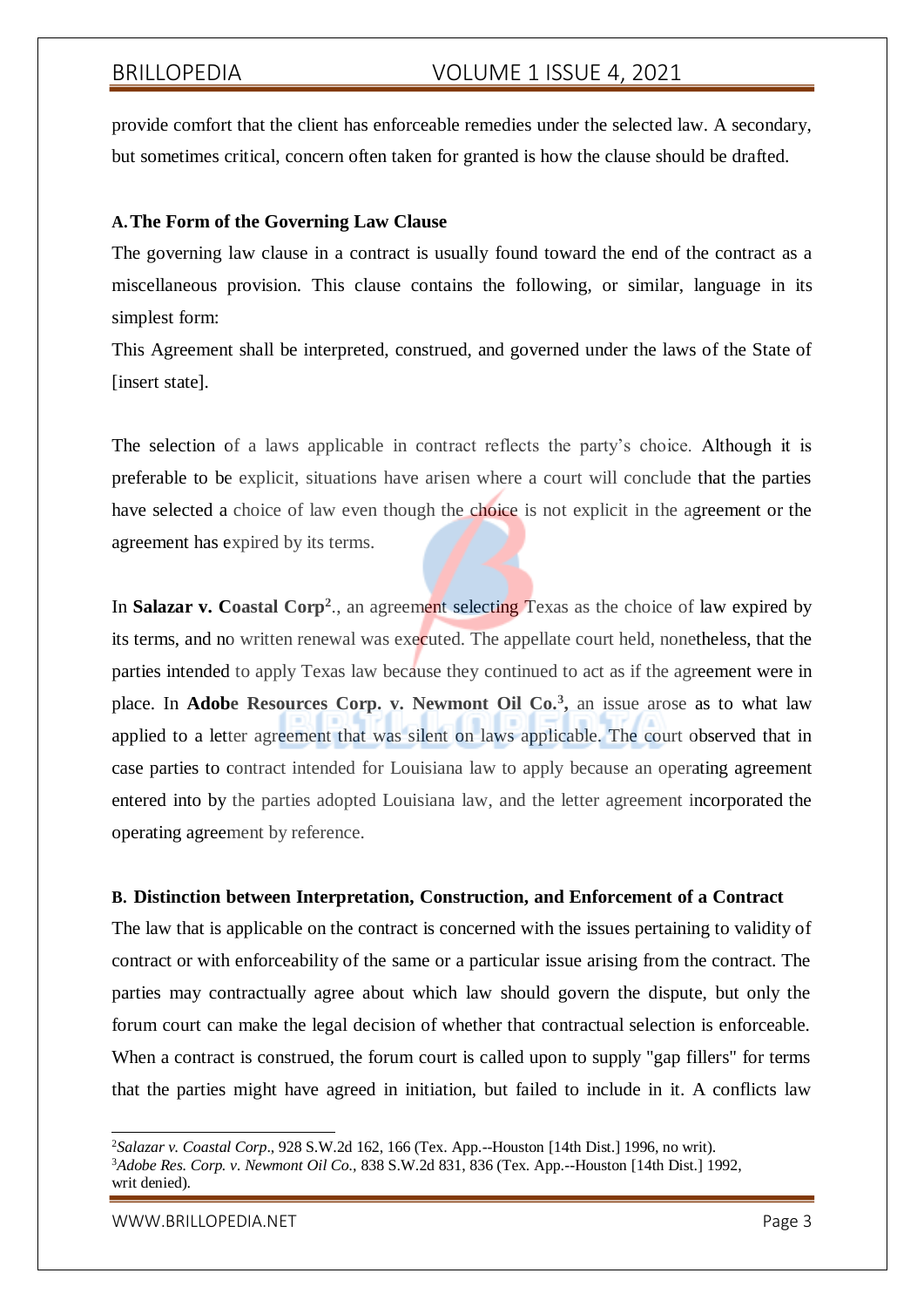issue can also arise in connection with the construction of a contract if multi-state parties or contacts are involved because the construction of a contract can vary depending on the rulesenforceable to the contract. For this reason, it is wise to draft the governing law clause very meticulously and it is important to mention that the contract is both governed and construed by the agreed law.

#### **C.Drafting to Avoid (or Include) the chosen State's Rules**

When under Indian courts enforces the choice of, another law of another State as the governing law in a given case, does the Indian court also apply the selected state's choice of law rules to determine whether the courts of that state would apply another state's law under the facts? The "renvoi doctrine" suggests that the Indian forum court should indeed attempt to apply the law of state chosen for law, rules and adjudge the case in same manner as a court in the selected jurisdiction would have resolved it had the lawsuit been filed in that jurisdiction.

#### E.g. of Drafting:-

This Agreement shall be interpreted, construed, and governed under the laws of the State of [insert state] (other than its law of conflict of laws).

### **D. Different Issues May Be Adjudged By the Laws of Different States**

It is recognized that if more than one issue arising from the same transaction is presented to the court, the parties may agree that the laws of different states apply to resolve those issues. This concept was expressly approved in **Kronovet v. Lipchin<sup>4</sup>** , where the Maryland Supreme Court gave effect to a governing law provision calling for application of Maryland law in the issue of usury and court applied New York law on the other issues of the same contract.

# General concepts and considerations applicable to contract conflicts: An analysis The following general considerations apply whenever a foreign forum court is presented with a potential conflict law analysis.

[WWW.BRILLOPEDIA.NET](http://www.brillopedia.net/) FOR A SERVICE OF THE SERVICE OF THE PAGE 4

<sup>4</sup>415 A.2d 1096 (Md. 1980). This concept is sometimes referred to as "depecage."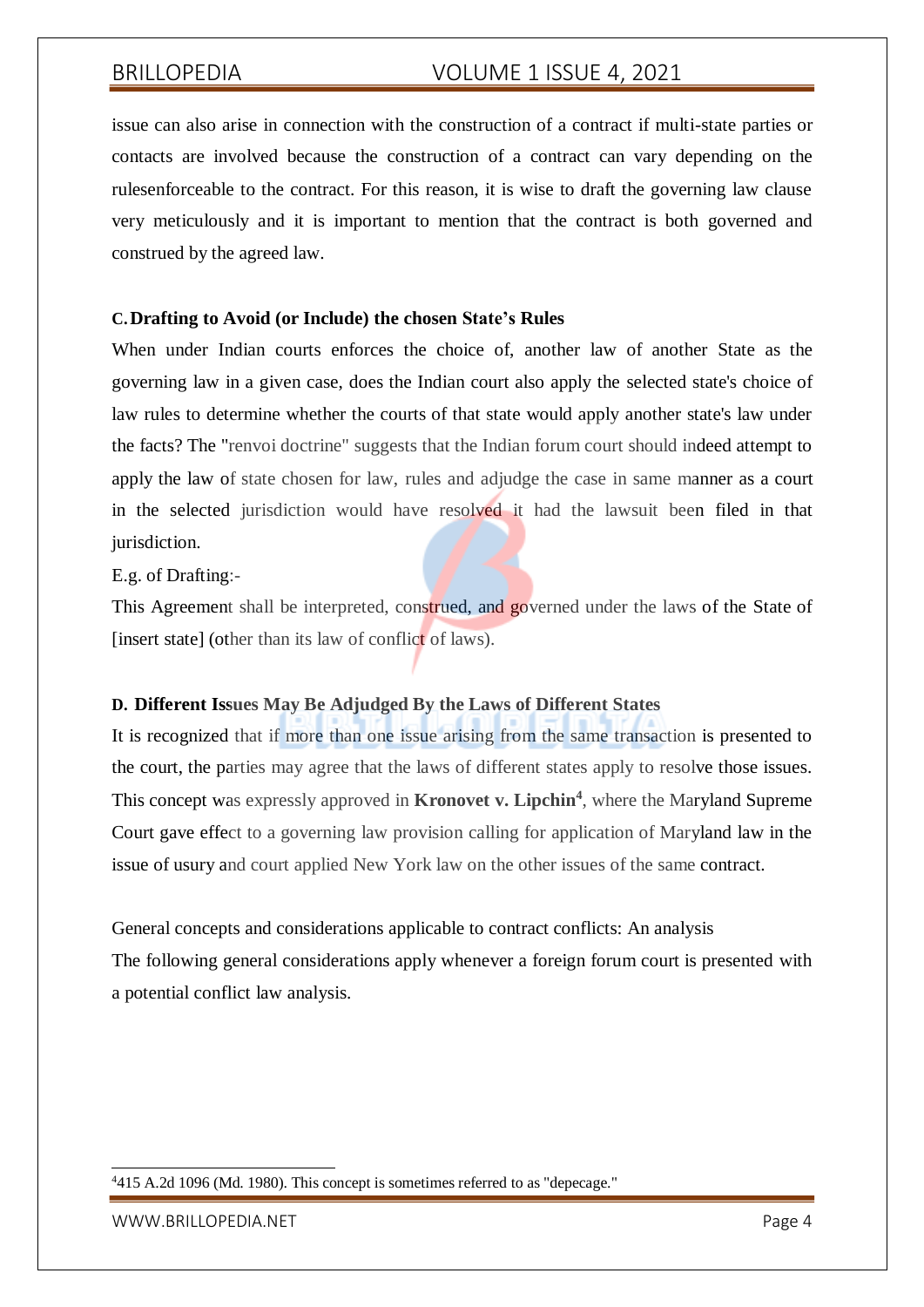# **A. If there is no Conflict of Law, then court will refrain from undertaking analysis of Choice of Law**

Analysis of Choice of Law is a task which changes the direction of adjudication, thus if prima facie there is no conflict, courts refrain from dwelling into it. Furthermore, in cases where the application of one of two possible state laws has no interest in the outcome of the proceeding, a conflict is not presented even if the laws differ in substance<sup>5</sup>. When a jurisdiction whose laws might apply to a case has no direct nexus in the application of its laws in that case, a "false conflict" exists. In this situation, the law of the interested state should apply<sup>6</sup>.

The problem of intrastate conflicts between Texas civil appeals courts is rarely addressed in published opinions, but there is an interesting discussion of this issue in Justice Duncan's concurring and dissenting opinion in **American National Insurance v. International Business Machine.** Justice Duncan argued that the majority's statement of the law pertaining to remedies available on a breach of contract claim, although correct within Houston's Fourteenth District Court of Appeals, was contrary to how the law had been interpreted by Houston's First District Court of Appeals. He concluded that the law of the First District should have prevailed because the action was originally filed in the First District and subsequently transferred to the Fourteenth District.

#### 同同显示 **B.Only Substantive Rules are considered material for Choice of Law**

In a case when a Texas court tried to resolve a conflict relating with rule of choice of law, the issue is resolved under Texas choice of law rules. These rules, whether common law or statutory, are considered part of the substantive laws of the state. The court has resolved it as choice of law issue as a question of law for the court, which is very crucial, but in determining this court has also undertaken a factual investigation<sup>7</sup>. Lower court rulings on choice of law issues are reviewable on appeal de novo $8$ .

<sup>7</sup>*Hughes Wood Prods., Inc. v. Wagner*, 18 S.W.3d 202, 204 (Tex. 2000).

[WWW.BRILLOPEDIA.NET](http://www.brillopedia.net/) Page 5

<sup>5</sup>*Zermeno v. McDonnell Douglas Corp*., 246 F. Supp. 2d 646, 664 (S.D. Tex. 2003); Duncan, 665 S.W.2d at 422; *Ford Motor Co. v. Aguiniga,* 9 S.W.3d 252, 260 (Tex. App.--San Antonio 1999, pet. denied).

<sup>6</sup> Duncan, 665 S.W.2d at 422 (involving a false conflict between Texas and New Mexico law); Ford, 9 S.W.3d at 261 (deciding a false conflict existed between Texas and New Mexico law on a tort claim).

*<sup>8</sup> Minn. Mining & Mfg. Co. v. Nishika Ltd.,* 955 S.W.2d 853, 856 (Tex. 1996); Ford, 9 S.W.3d at 259.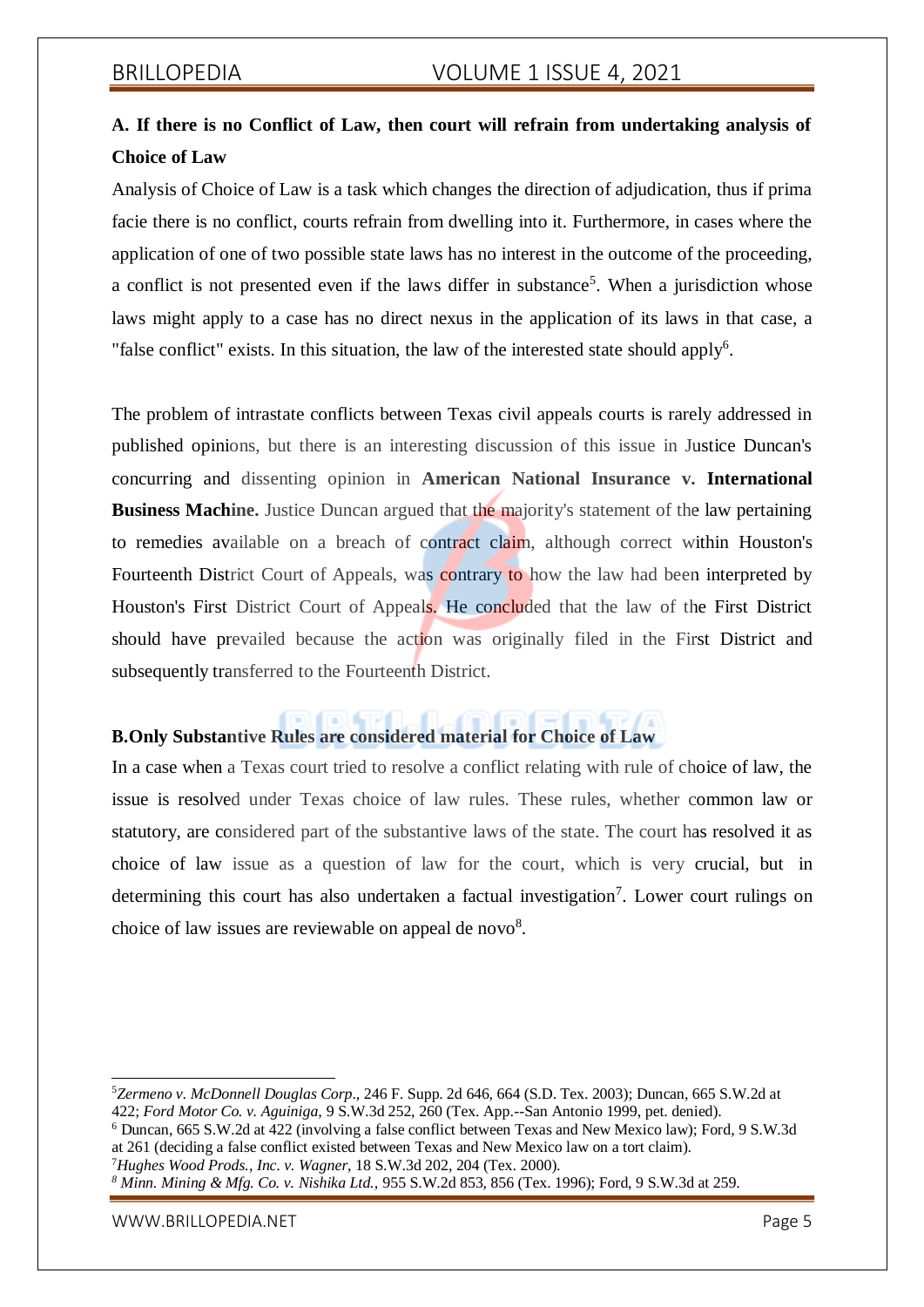# **C. Procedural rules of Forum handling that case is applicable irrespective of Substantive Law Choice**

When a court selects the law of another state to govern a contract or issue, or the contract contains an enforceable choice of law clause that selects the law of another state, only choice can be made in respect of substantive law and not the procedural law. Procedural law of the forum is followed as per conventional practice.

### **D. The Laws of another State Must Be Proved**

A Forum may, suomoto or at the option of other party, at any time during the proceeding, takecognizance of law of another state<sup>9</sup>. A party requesting such judicial notice is required to furnish sufficient information to enable the court properly to comply with the request. The court's adjudication of foreign law's applicability is a question of law and not a question of fact.

### **E. Distinction between a making a forum choice and laws applicability choice**

A choice of law clause is not the same thing as a choice of forum (or venue) clause, or forum shopping even though they are sometimes grouped together in the same provision of a contract. The choice of rule clause may be enforceable where the choice of forum clause is not. In Gorman v. Life Insurance Co. of North America<sup>10</sup>, the Texas Supreme Court stated that a federal preemption provision which affects the choice of forum is a non-waivable jurisdictional issue while a preemption provision which affects only the choice of law is an affirmative defense that may be waived.

### **H. Public policy of the forum and governing law**

It is true that public policy is a very subjective term and unruly horse, however court will not derogate from basic tenets of public policy. To substantiate a court's abstention to enforce a legal right accruing under the law of another state on public policy grounds, the legal right "must appear that it is against good morals or natural justice, or that for some other such reason the enforcement of it would be prejudicial to the general interests of our own  $citizens<sup>11</sup>$ "

<sup>9</sup>*Kucel v. Heller & Co.,* 813 F.2d 67, 73 (5th Cir. 1987)

<sup>10</sup> 811 S.W.2d 542, 545-46 (Tex. 1991); see also *Whitten v. Vehicle Removal Corp.*, 56 S.W.3d 293, 298 (Tex. App.--Dallas 2001, pet. denied).

<sup>11</sup>*Schein, Inc. v. Stromboe*, 102 S.W. 3d 675, 695-99, 2002